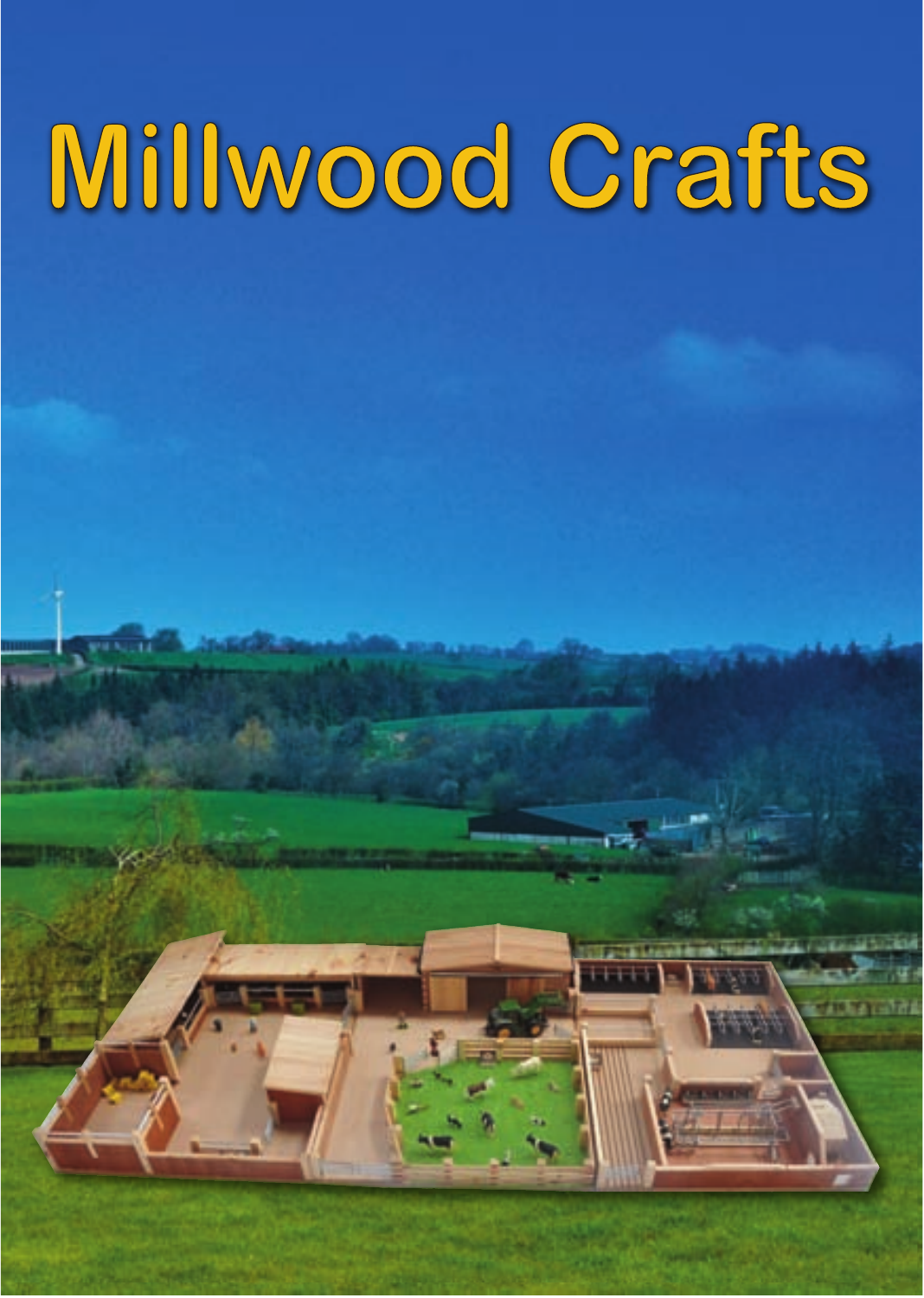

Welcome to the world of authentic and realistic looking farm buildings and accessories.

We believe simplicity is the key to stimulate a child's imagination and encourage them to think creatively having endless fun and playtime

#### **Who are we?**

Millwood Crafts is a family owned firm in which two brothers developed a niche market, hand crafting quality wooden farms within the Crafts industry. The firm was established in 2006 with its base on a small farm holding outside Benburb in Co. Tyrone. In 2005 one of our children requested a toy farm for Christmas. This wish proved difficult to fulfil, as we could not source a high quality durable product. Not to be beaten we decided to design and handcraft our own, modelled on the farm we grew up on. Unknown to us, the result was to be the beginning of Millwood Crafts.

Soon friends and family were requesting replica farms and the seed was planted. During this time the long-term sustainability of our small farm linked with an established agricultural maintenance business was in question.

#### **Why our product?**

Four simple words: **Quality. Unique. Personal. Passionate.** Over the past years we faced many hurdles which were overcome through passion, determination, guidance and the willingness to recognise our limatations and to build on them using strengths from ourselves and others.

Millwood Crafts produces a quality product which is unique in design with a truly personal touch and which is passionately handcrafted from one of our most natural sources.

Millwood Crafts is built around strong family values and we will continue to draw from these as we grow in the future.

Thank you for taking the time to look at our products. If you have any questions or comments please contact us. For your nearest stockist check our Website.

Many Thanks

(John Robinson)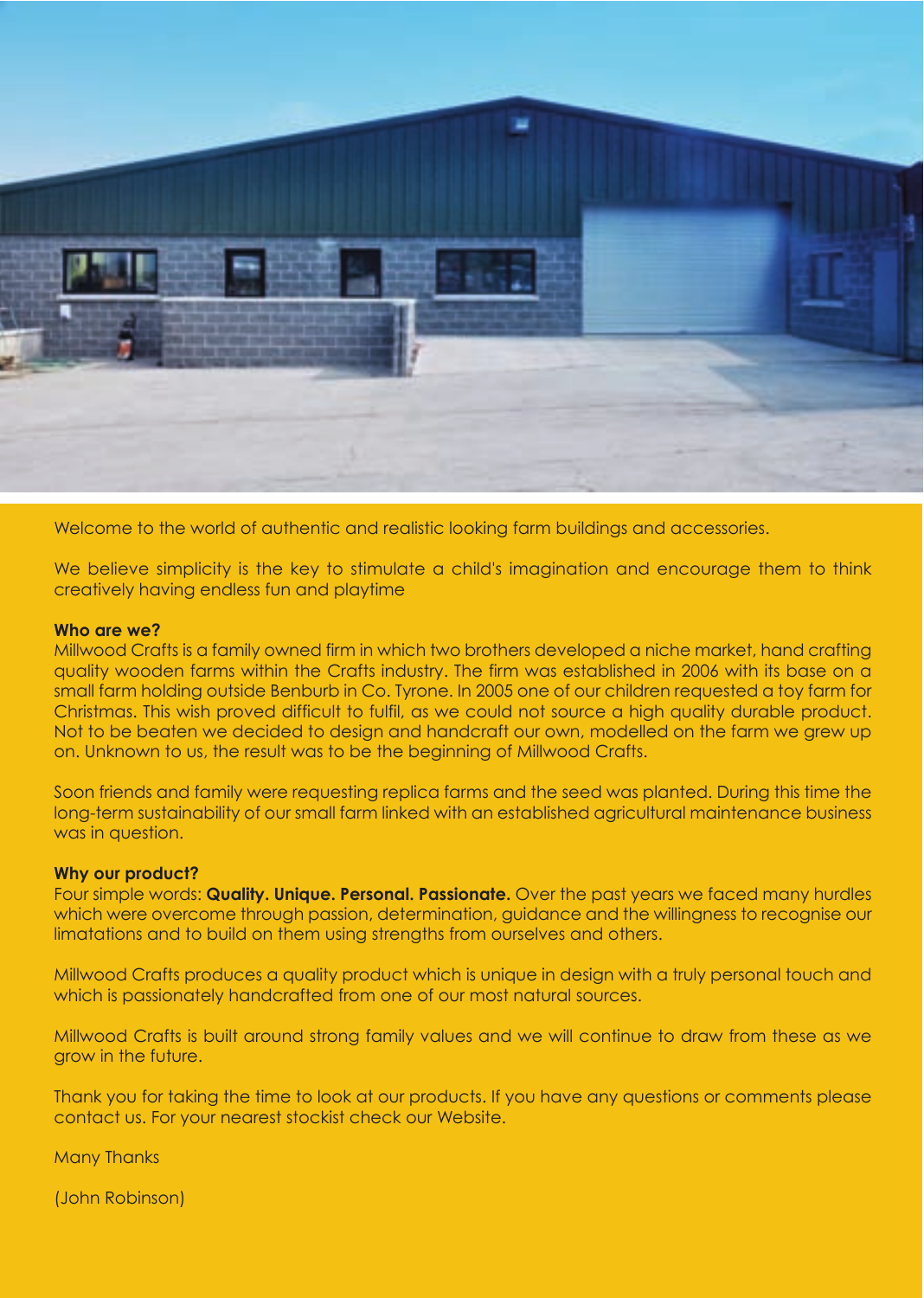### **ComPlete farm yard**



FS40, FS41 & FS42 Consisting of Livestock Yard, Small Farm Yard and Small Milking Parlour.

Size Approx: Length 72", Width 32", Height 7" *Accessories not included*

### **small milking ParloUr**

FS42 24 Cubicles, milks 8 cows Slatted pen, Feeding Passage, Sunken pit where the farmer stands, Steel Gates, Bulk Tank Room, Calving Pen, 2 Doors, Water Troughs,



Scale: 1:32 Size Approx: Length 24", Width 32", Height 4"

Suitable For Small Cows.

*\* animals not included \**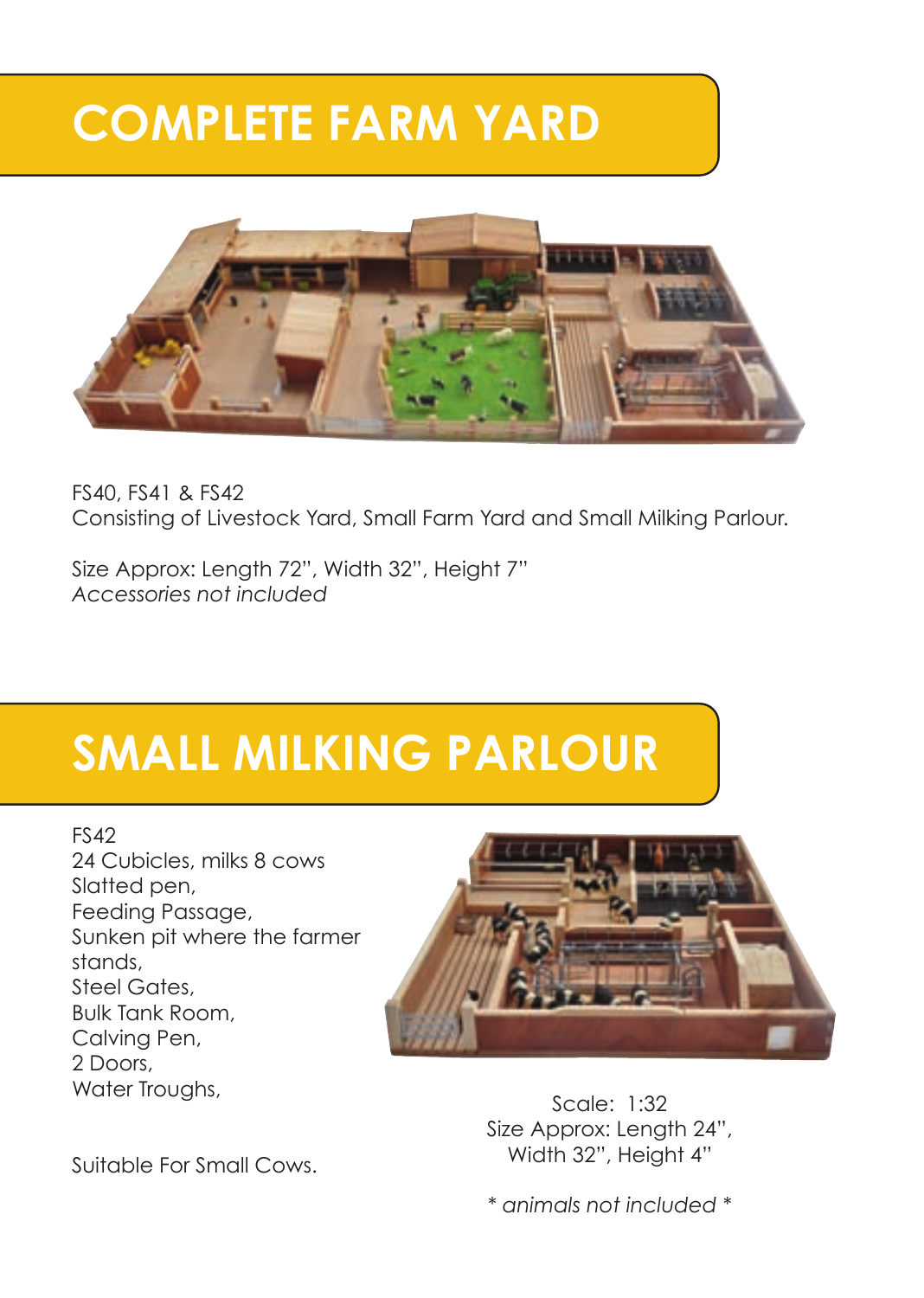### **livestoCk yard**



FS40 3 Cattle Pens, Silo, Crush with pen, Calf Pens,

Steel Gates, Removable Roofs.

Suitable for Scale 1:32

Size Approx L: 24", W:32", H:7"

*Accessories not included*

# **small farm yard**

FS41 2 Sliding Doors Field, Steel Gates

Suitable for Scale: 1:32

Size Approx: Length 24", Width 32", Height 7"

*Accessories not included*

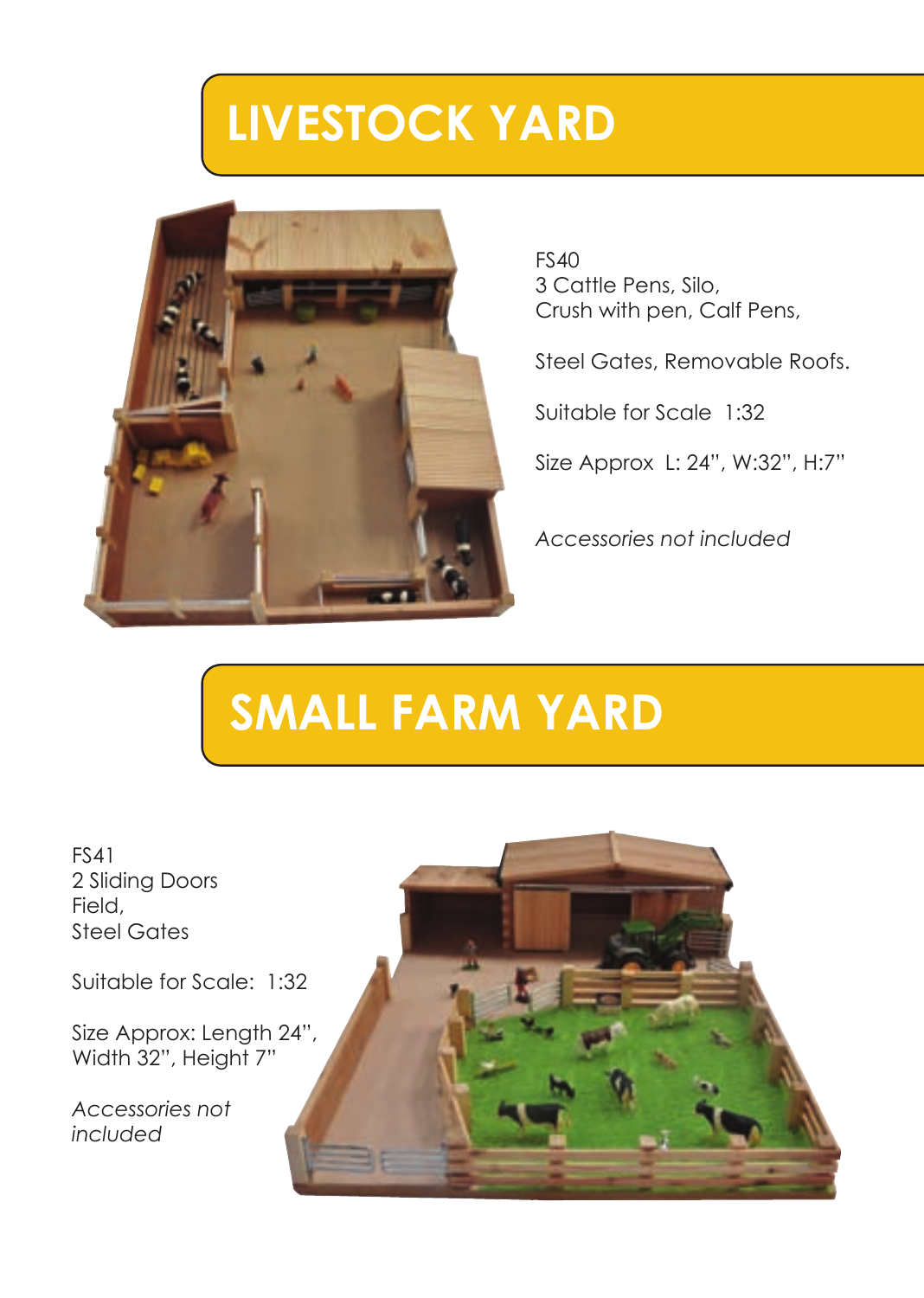### **small garage**

FS52 Main garage, small door, 2 sliding doors, 2 spotlights, small open shed, steel gate, manufacturers banners

Size Approx: Width 32" Length 24", Height 7"

Scale 1:32

*Machinery not included*



# **small Cattle mart**

#### FS50

11 holding pens, steel gates, sales ring, auctioneers box, mart office, loading pen, numbering crush, bidding gallery

Scale: 1:32

Size Approx: Length 32", Width 24", Height 4"

*Animals not included*

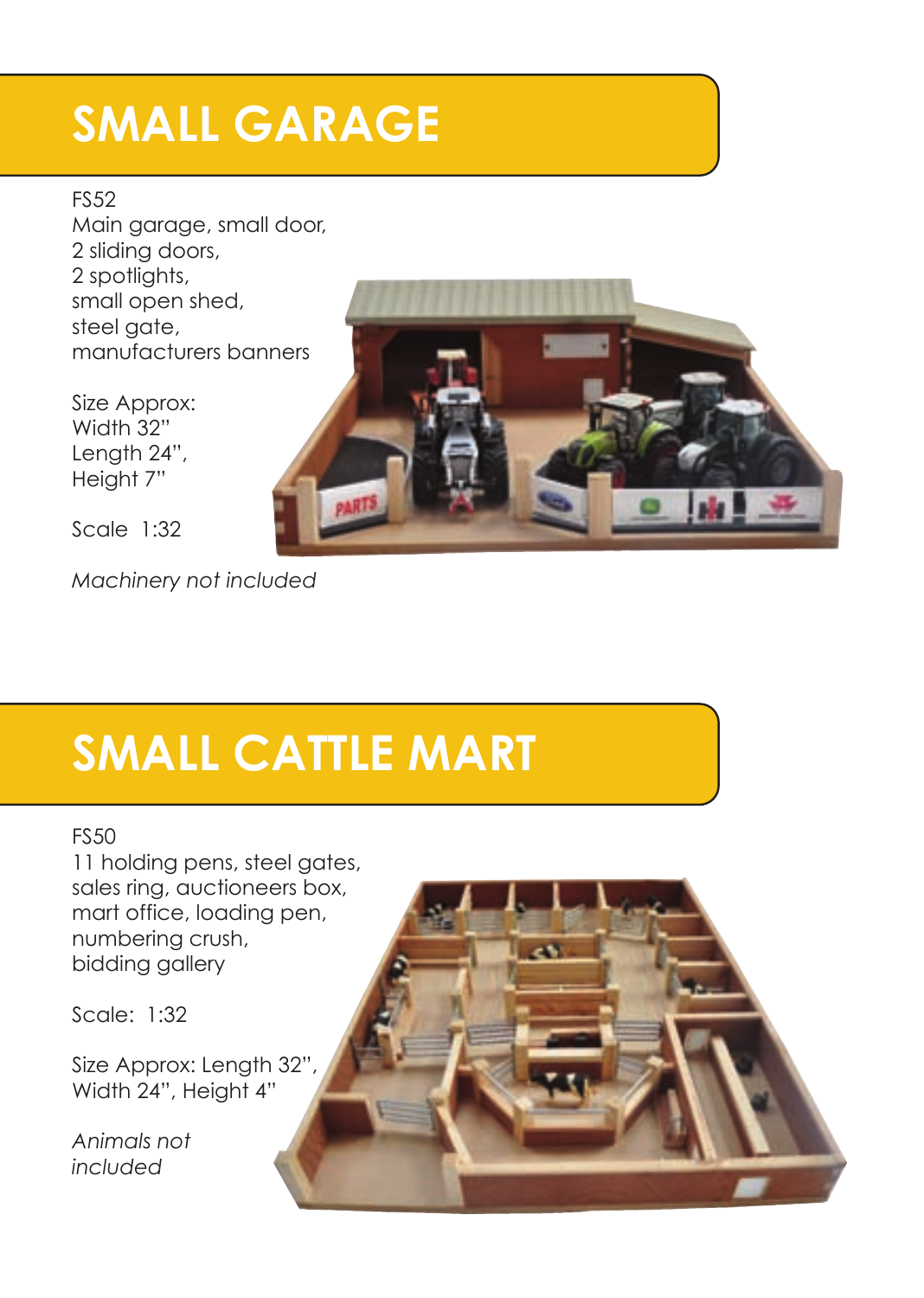### **Calf hoUse With field**



FS23 Calf house, steel gate, surrounding fence attached set on a green field

Size Approx Length: 18", Width: 12", Height: 5"

*Animals not included*

# **green field With CrUsh**

FS11 2 steel gates, crush, green field area surrounding fence and wall.

Size Approx: Length 18", Width 12", Height 3"

*Animals not included*

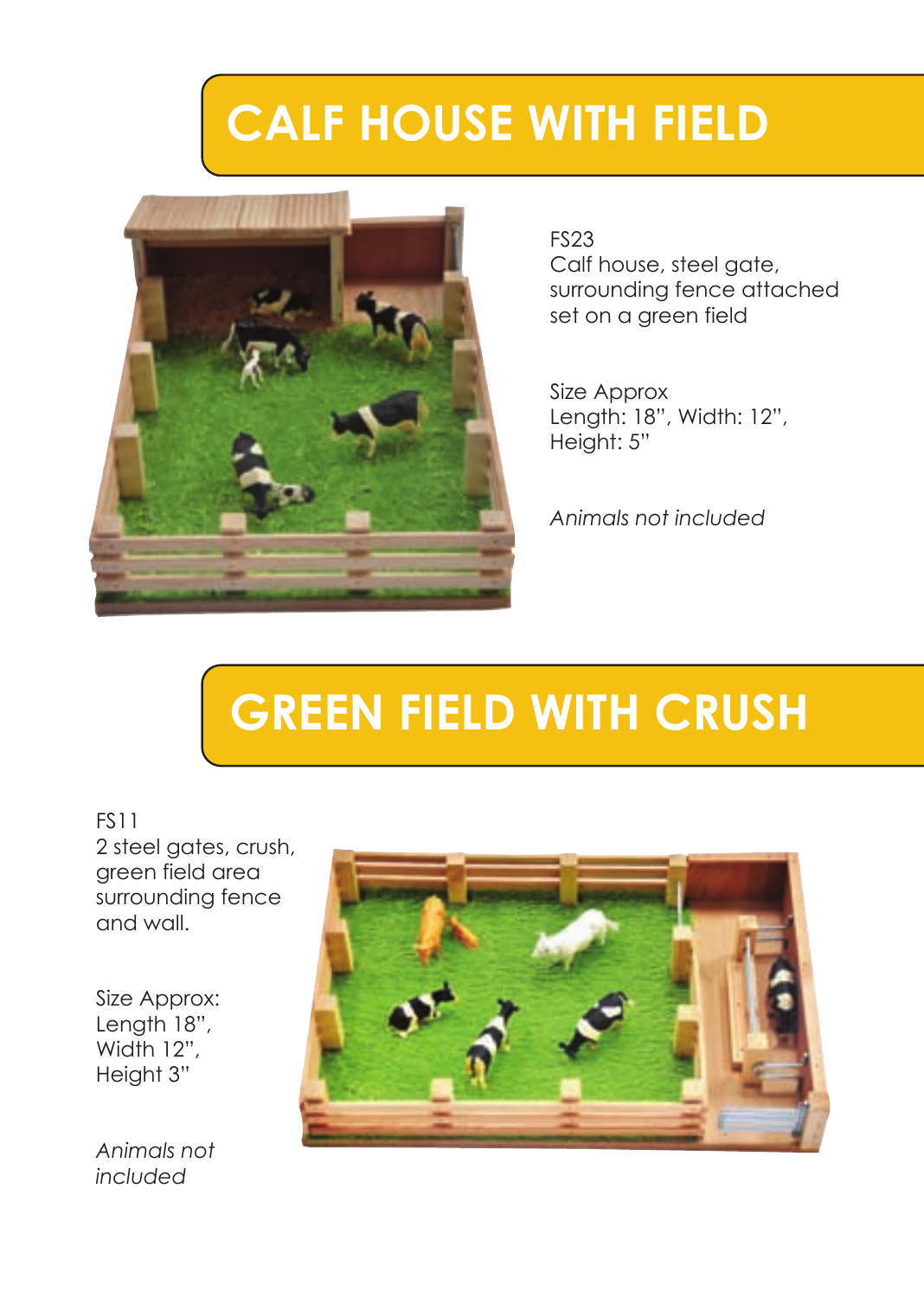### **Bedded hoUse With ring feeder**

### FS22

1 Steel gate 1 Ring Feeder 1 Metal Trough

Size Approx: Width 12", Length 12", Height 5"

*Animals not included*



### **Cattle Pen and handling faCilities**

#### FS24

4 Gates, Crush, ½ Feeder Ring Meal Trough

Size Approx: Length 18" Width 12" Height 3"

*Animals not included*

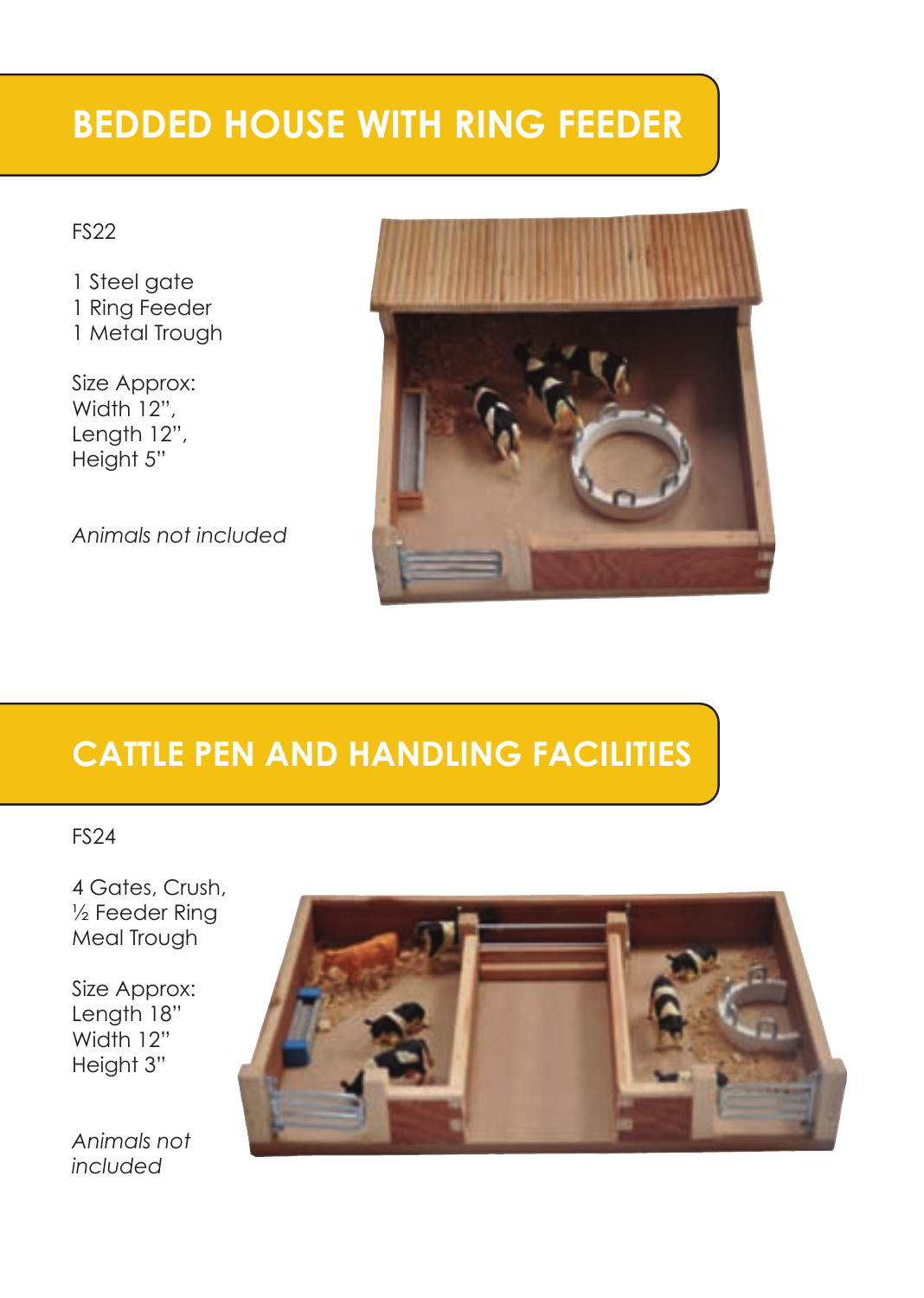# **MAGNETIC FENCE**



FS25

The fence connects with magnets at the corners

Size Approx Length: 12", Width: 12", Height: 2½"

*Animals not included*

# **meal troUgh**



FS55 Suitable for Schleich animals

Size Approx Length: 4½", Width: 1¾", Height: 1¾"

*Aminals not included*

# **Big Bales**

FS31

Available in: Green Yellow Black

Size Approx Width 3cm Height 4cm

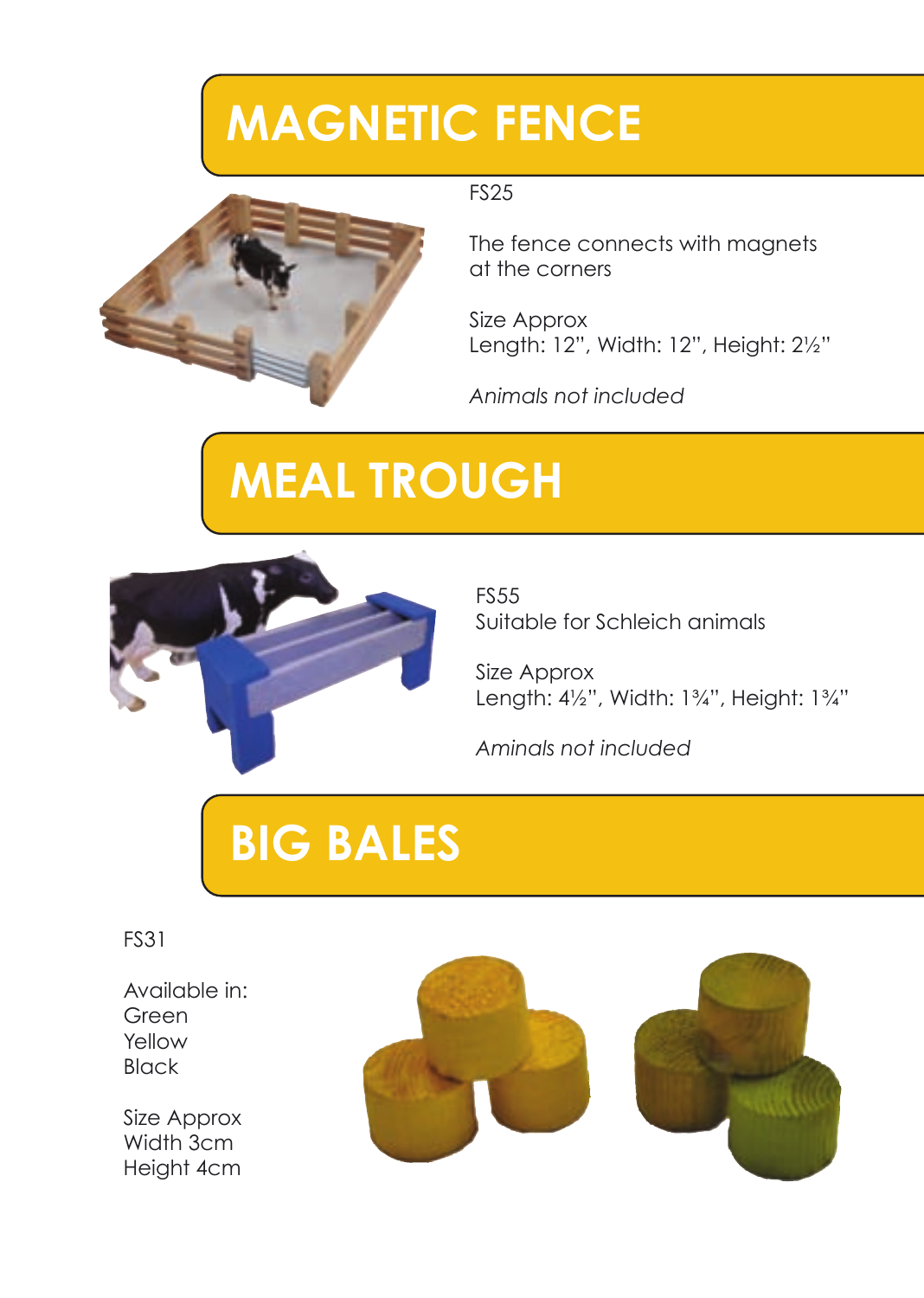### **Big Cattle feeding ring**

#### FS45

Size Approx: Width 3½" Height 2¼"

Suitable for Schleich Animals

*Animals not included*



### **Barrier With troUgh**

FS55

Suitable for Schleich Animals

Size Approx: Width 2¼" Length 7½" Height 2¼"



*Animals not included*

### **diesel tank (With PiPe)**

FS43

Suitable for Small Tractors

*Tractor not included*

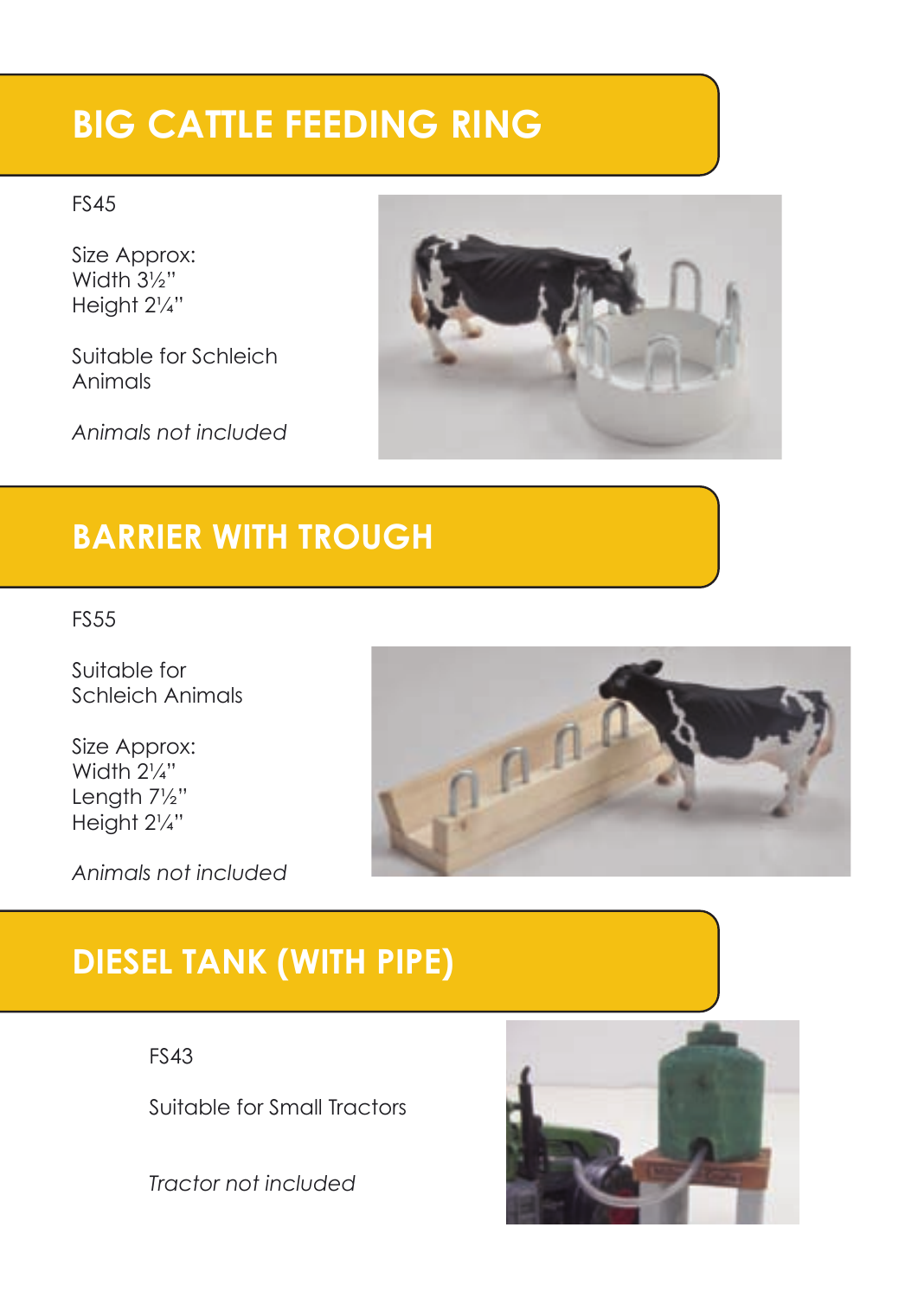### **Cattle hoUse With 2 Pens**



FS56 Removable Roof, 2 Steel Gates, Water Troughs

Size Approx: Width 8", Length 17½", Height 5"

*Animals not included*

# **CUBiCles**

FS57

5 Cubicles

Size Approx: Width 3¼" Length 8" Height 2½"

*Animals not included*

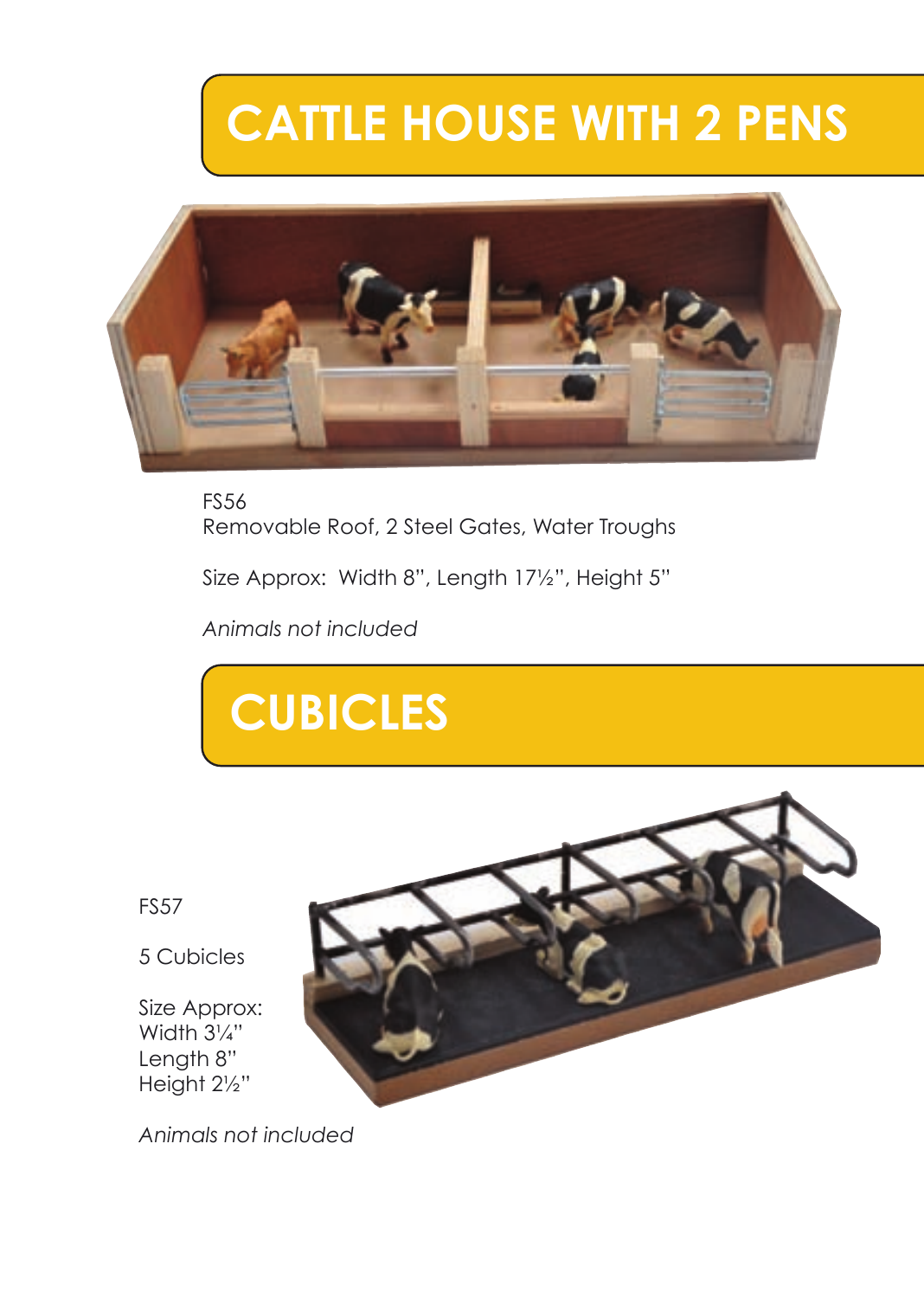### **small staBle & horse arena**



FS51

Stables including 3 pens, 3 stall doors, removable roof, steel gate, 2 spotlights, 2 horse jumps, water trough, horse paddock, tack room and training ring

Size Approx: Width 32" Length 24" Height 7"

Suitable for Schleich animals

*Animals not included*